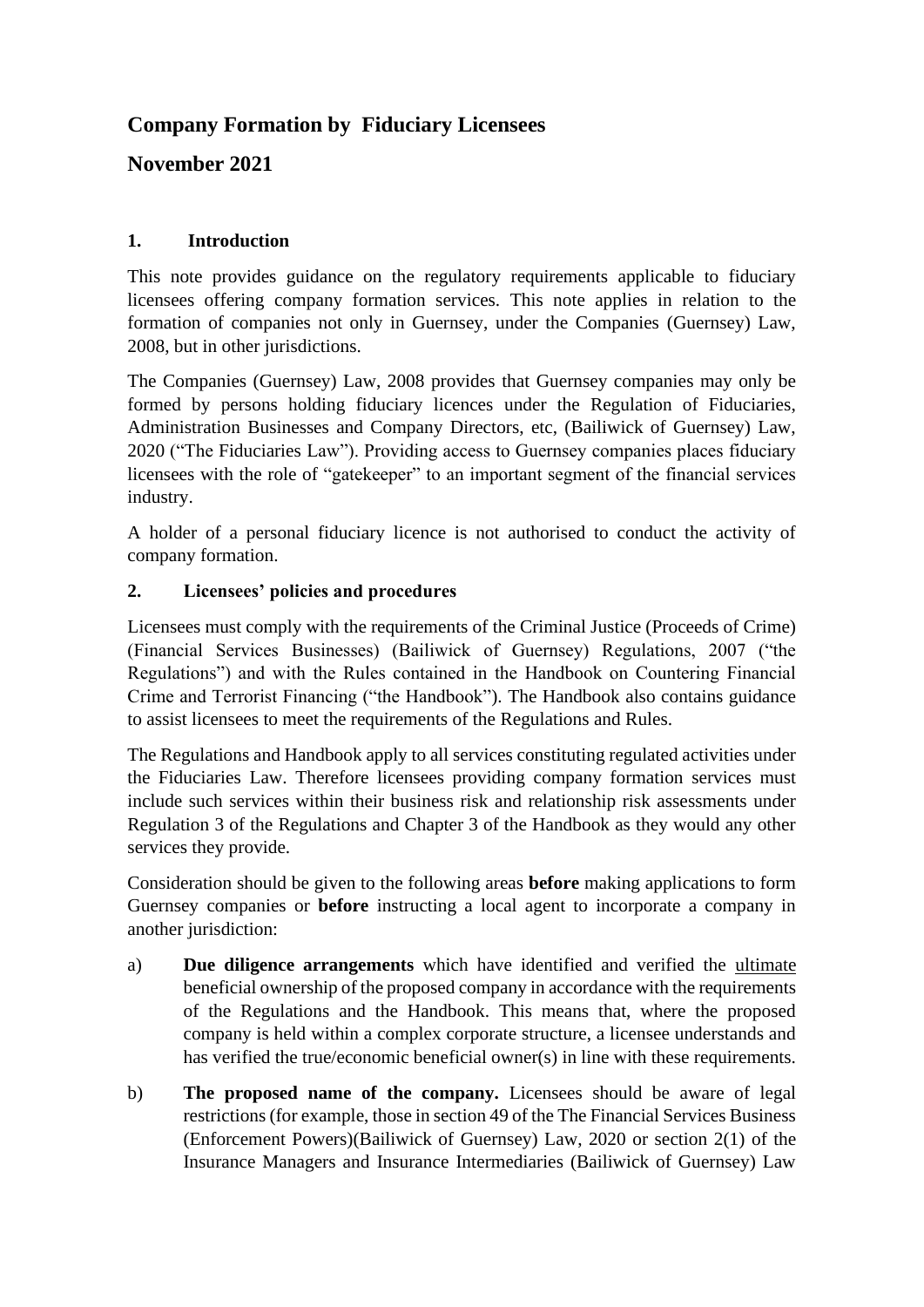2002. Licensees should also consider guidance issued by the Guernsey Registry and by the companies registry, or equivalent, of any other jurisdiction in which the licensee applies to form companies.

- c) **The proposed activities of the company.** Licensees should identify whether the activities would be legal in the country within which they will be carried out and whether these activities require any licensing or other authorisation including, but not limited to, licensing, authorisation or registration to conduct financial services activities in the Bailiwick of Guernsey or elsewhere.
- d) **High risk relationships.** Licensees should be alert to situations where the parties or the activities would be deemed to be high risk. This should include consideration of whether there are any high risk indicators as set out in Regulation 5 and the Handbook. Examples include where the beneficial owner would be considered to be politically exposed: where the company is part of a complex structure; where the company is involved in services that amount to financial services businesses required to register in accordance with the Registration of Non-Regulated Financial Services Businesses (Bailiwick of Guernsey) Law, 2008 or facilitate the carrying on of financial services business; and where the proposed activities would be regarded as sensitive. The Regulations and Handbook require licensees to carry out enhanced levels of due diligence and ongoing monitoring in cases assessed as high risk.
- e) **Reputation risk.** In the light of the above factors, the level of risk which the formation of the company would present to the reputation of the Bailiwick of Guernsey should be considered. The Fiduciaries Law requires the Commission to be satisfied that a licensed fiduciary's business will be carried on in a manner which will not tend to bring the Bailiwick into disrepute as an international finance centre. The Commission therefore expects fiduciary licensees to use available information to identify cases which may damage the Bailiwick's reputation, and to handle such cases responsibly, and may take regulatory action if licensees fail to do this. Examples of cases which may present reputational risk include those involving companies:
	- i. trading in arms, supplying technology or parts connected with defence or providing military security services; and
	- ii. carrying on financial services business in another jurisdiction, particularly one whose regulatory regime is not equivalent to that in the Bailiwick, or acting as a holding company of such a business.

### **3. Record-keeping**

All licensees, including those licensees who retain no ongoing relationship with the companies they form, are expected to comply with the record keeping requirements of Regulation 14 of the Regulations and Rule 2.6 of the Fiduciary Rules and Guidance, 2021.

### **4. Competence**

The effect of Schedule 1 to the Fiduciaries Law is that the Commission must be satisfied, both when granting a licence and on a continuing basis, that licensees are fit and proper